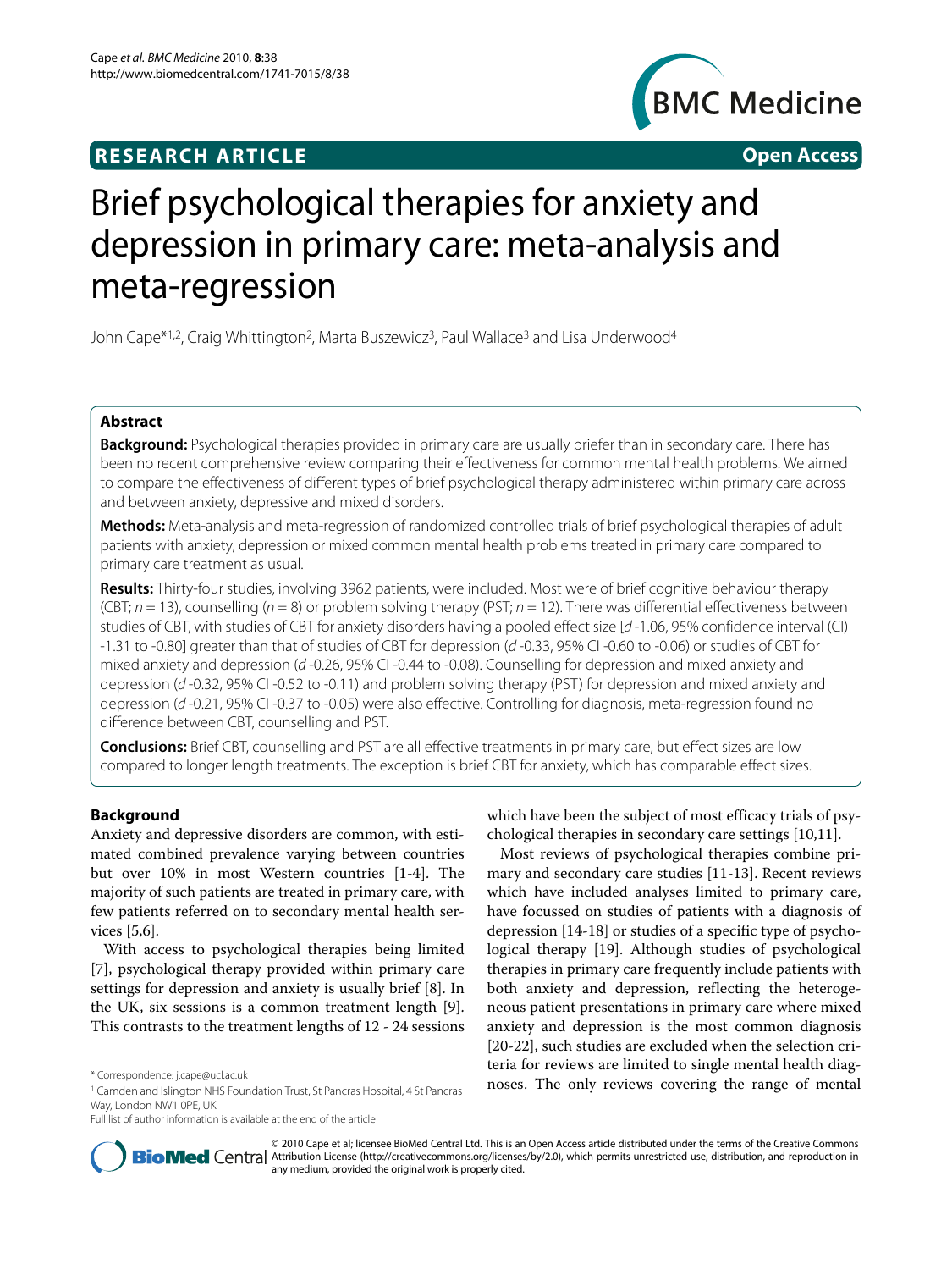health disorders and types of psychological therapies used within primary care date back over a decade [[23-](#page-11-2)[26](#page-11-3)].

This systematic review, meta-analysis and meta-regression includes studies of anxiety, depression and mixed common mental health problems. It compares the effectiveness of different types of brief psychological therapies within primary care across and between disorders compared to treatment as usual. In the absence of studies directly comparing different types of psychological therapy provided in primary care (with one exception [\[27\]](#page-11-4)), such comparisons are needed to help inform decisions about treatment.

# **Methods**

## **Search strategy**

Studies were identified as part of a broader search of intervention studies in primary care mental health. The Medline, Embase and Psycinfo databases from inception to July 2008 were searched using a sensitive search strategy involving combinations of 'mental health' ('mental health' or psychol\* or anx\* or depress\* or schizo\* or dysthymi\* or psychiatr\* or emotion\* or counsel\*) and 'primary care' terms ('primary care' or 'primary health care' or 'family physician\*' or 'practice nurs\*' or 'general pract\*' or GP\*) in order to maximize identification of relevant interventions. Additional papers were identified from reference lists, from hand searching key journals and from contact with other primary care mental health researchers. All searches were limited to peer-reviewed published works in English.

## **Inclusion criteria**

For this review, we included published randomized controlled trials of brief psychological therapies for adult patients with anxiety, depression, unspecified common mental health problems or 'emotional distress' provided by someone other than the patient's general practitioner (GP) either in primary care or at home organized from primary care. 'Brief' was operationalized as more than two and less than 10 appointments, this number being a pragmatic choice on the grounds that it clusters around the six sessions commonly offered in primary care in the UK and is clearly fewer than the 12 - 24 sessions usually provided in secondary care efficacy trials. Studies of computerized or facilitated self-help [\[28](#page-11-5)-[30\]](#page-11-6), of psycho-educational groups [\[31](#page-11-7),[32](#page-11-8)], and of psychological therapy carried out as part of or referral on from case management within collaborative care [\[33](#page-11-9)], were excluded.

# **Data extraction**

Data from included studies were extracted into structured summary tables. Studies were classified according to type of psychological therapy and whether patients included had major depressive disorder (MDD), minor

depression, mixed depression, anxiety or 'mixed anxiety and depression' (where participants with a range of diagnoses of anxiety, depression, unspecified common mental health problems or 'emotional distress' were included). Outcome data closest to 4 months from baseline were extracted where there was more than one follow-up period, as this was the most common follow-up interval used in our initial set of studies. Other information extracted included: details of the participants; study country; length of follow-up (weeks from baseline); number of treatment sessions; study design (individually randomized or cluster randomized); method of randomization and allocation concealment; use of intention-to-treat analysis; primary symptom outcome measure(s); data of publication; number of participants randomized and attrition from each group. The data were initially extracted by one reviewer, with the results being checked by a second reviewer who extracted the outcome data independently, but otherwise was not blinded to the findings of the first reviewer. Disagreements between reviewers were resolved by discussion.

The quality of each study was assessed by one reviewer who examined the adequacy of randomization and allocation concealment, and attrition using a modified version of the SIGN quality checklist for randomized controlled trials [\[34](#page-11-10)]. A second reviewer, blinded to the findings of the first reviewer, checked a sample of papers for reliability of the quality assessment.

## **Meta-analysis**

Comprehensive meta analysis (CMA) software, Version 2.2.040 [[35](#page-11-11)] was used to calculate the standardized mean difference (*d*) and associated standard error for each study, computed from means and standard deviations (adjusted for baseline differences if reported) or from the sample size and *P*-value from an appropriate betweengroups *t*- or *F*-test if no other data were reported. We used data from an intention-to-treat analysis, with last observation carried forward, rather than data from participants who completed the study, if both were reported. Where a study only reported data from dichotomous outcomes (remission or response to treatment), we assumed that participants who ceased to engage in the study from whatever group - had an unfavourable outcome, then converted the log odds ratio into *d* using CMA. For the purposes of the review, negative values of *d* indicate that the outcome favoured the intervention. The metan command in Stata Version 9.2 [[36](#page-11-12)] was used to produce forest plots and summary effects using a random-effects model.

We used *I*2 and the *Q* test of heterogeneity [\[37](#page-11-13),[38](#page-11-14)] to examine among-study variation in the meta-analysis. Significant variation was confirmed by visual inspection of the forest plots. *I*2 describes the proportion of total varia-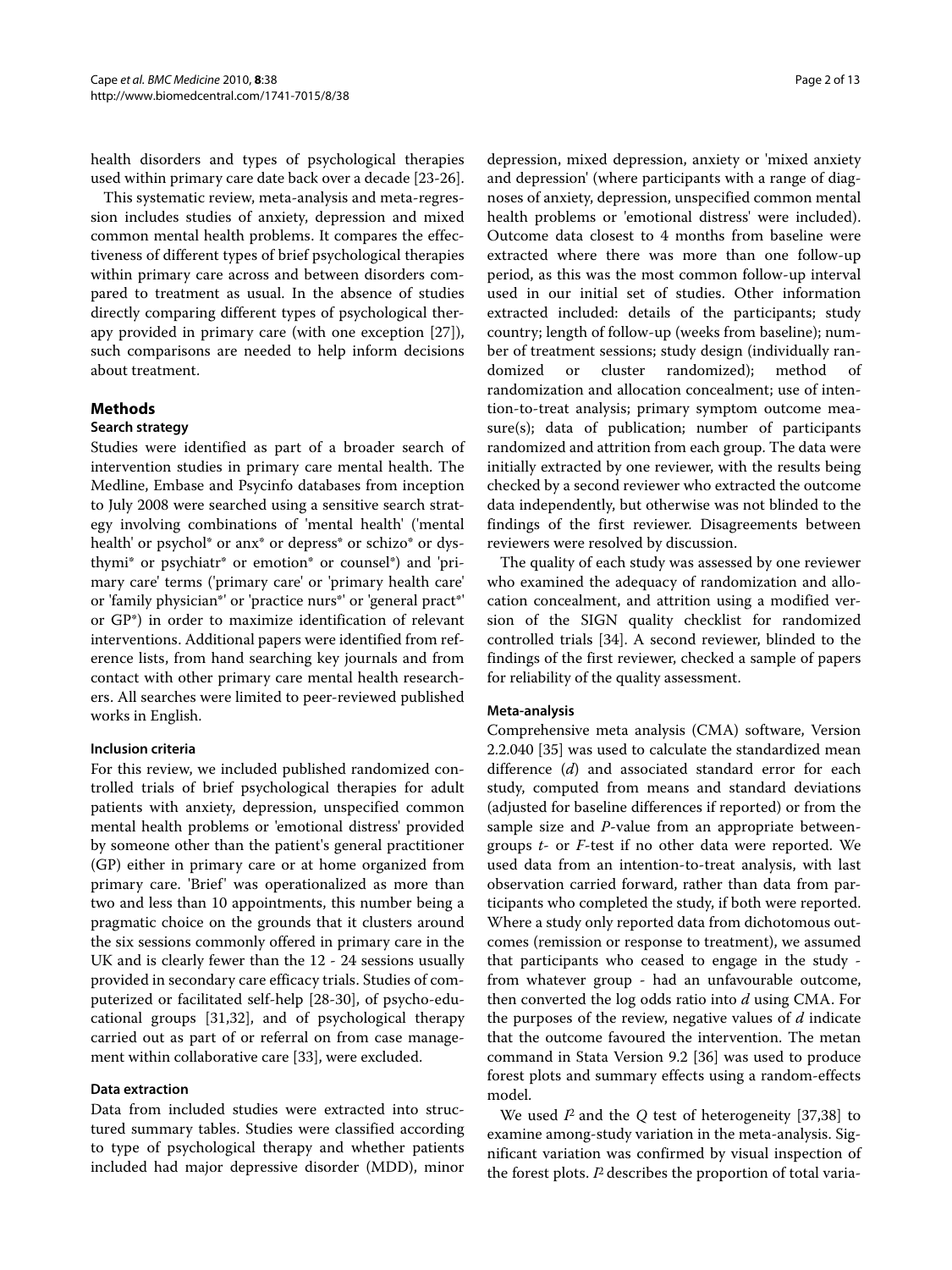tion in study effect sizes that is due to heterogeneity as opposed to sampling error, with 25%, 50% and 75% indicating low, moderate and high heterogeneity [\[38](#page-11-14)].

We conducted planned sub-group analyses based on both type of psychological therapy and diagnosis. Sensitivity analyses were used to examine how robust these findings were to assumptions made when calculating effect size.

To check for publication bias, CMA was used to generate funnel plots and Egger's regression asymmetry test [[39\]](#page-11-15). Where asymmetry was detected, we assessed the potential impact of the publication bias using the Duval and Tweedie nonparametric 'trim and fill' method [\[40](#page-11-16)]. This method recalculates the effect size given the presence of publication bias.

## **Meta-regression**

We used the metareg command in Stata, to conduct random-effects meta-regression analyses with restricted maximum likelihood estimation and the improved variance estimator of Knapp and Hartung [[41\]](#page-11-17). Where data allowed, univariate models were used to examine whether there were differences between psychological therapies and between diagnostic categories in the magnitude of the treatment effect. In addition, where possible, we used multivariate models to control for the following study characteristics if they were shown to be potential moderators in univariate models: country; year of publication; number of sessions; total number of participants randomized; type of data (continuous versus dichotomous); allocation concealment; use of intention-to-treat analysis; and attrition. In our analyses, the regression coefficients are the estimated change in *d* per unit change in each covariate.

# **Results**

The flowchart outlining the search process is shown in Figure [1.](#page-3-0) It should be noted that this represents the entirety of the search, of which only a proportion related to psychological therapies in primary care. Thirty-four studies met our inclusion criteria. There were four studies excluded on basis of the psychological therapy being 10 sessions or more [\[42](#page-11-18)-[45\]](#page-11-19).

Details of the included studies are given in Table [1](#page-4-0). Twelve were of cognitive behaviour therapy (CBT) [\[46-](#page-11-20) [57](#page-11-21)], seven of counselling [[58](#page-11-22)-[64\]](#page-11-23), one of interpersonal psychotherapy [\[65](#page-11-24)], one of psychodynamic psychotherapy [\[66](#page-11-25)] and 12 of problem solving therapy (PST) [[67-](#page-11-26)[78](#page-12-0)]. One study included both a CBT and a counselling intervention arm compared to a usual GP treatment control [[27\]](#page-11-4) and so in the meta-analysis the control group was halved to avoid double counting.

Of the 34 studies, 14 were of patients with depression (six MDD, four minor depression, four mixed depresPage 3 of 13

sion), seven were of anxiety disorders (three generalized anxiety disorder, three panic disorder, one mixed phobic disorders) and 13 studies were of patients with 'mixed anxiety and depression' (including patients with a range of diagnoses of anxiety, depression and unspecified common mental health problems).

Twenty-two of the 34 studies were carried out in UK primary care, five in the USA, two in the Netherlands, two in Australia, one in Sweden, one in Taiwan and one was a multi-site study in five European countries. All studies were randomized by the individual participant. Seven studies were published in the 1980s, 13 in the 1990s and 14 in the present decade. In 14 studies the psychological therapy was conducted in the patients' usual general practice or primary care clinic location, in two studies over the telephone, in three studies at home, in four studies both at home and in other primary care settings and in 11 studies the psychological therapy was described as being carried out 'in a primary care setting', 'in a local health centre' or 'in primary care' without this being further specified. The control condition for all studies was usual GP care, supplemented in a few studies  $[49-51,56,67,75,78]$  $[49-51,56,67,75,78]$  $[49-51,56,67,75,78]$  $[49-51,56,67,75,78]$  $[49-51,56,67,75,78]$  $[49-51,56,67,75,78]$  $[49-51,56,67,75,78]$  $[49-51,56,67,75,78]$  $[49-51,56,67,75,78]$  $[49-51,56,67,75,78]$  by the patient receiving some additional control intervention, for example placebo medication or a self-help booklet.

There was similar median treatment intensity of six to seven contacts with the patient in CBT, counselling and PST, with the single studies of interpersonal psychotherapy and psychodynamic psychotherapy each involving eight sessions of treatment. In terms of the length of follow up, there was some variation between psychological therapies (median 14 weeks for counselling, 13 weeks for CBT, and 12 weeks for PST) and also between the CBT for anxiety (12 weeks) and the CBT for depression studies (16 weeks).

Table 1 also gives details of the quality assessment of each study. The method of randomization was well covered (15% of studies) or adequately addressed (85%). Allocation concealment was unclear (71%) in most studies. Sixteen (47%) studies were analysed by intention-totreat (ITT), with the remainder either not using ITT analysis or this being unclear in the reported paper. Twentyone (62%) studies reported less than 20% attrition across both groups with eight studies (24%) reporting no attrition. In two studies [\[62](#page-11-30)[,70\]](#page-12-2) there was 50% or more attrition from either group.

## **Effect size of psychological therapies**

The meta-analysis showed small effects favouring brief CBT over usual GP care for both depression [*d* -0.33, 95% confidence interval (CI) -0.60 to -0.06,  $k = 4$ ,  $n = 450$ ) and mixed anxiety and depression (*d* -0.26, 95% CI -0.44 to - 0.08,  $k = 2$ ,  $n = 479$ ) and a larger effect for brief CBT for anxiety disorders (anxiety *d* -1.06, 95% CI -1.31 to -0.80, *k*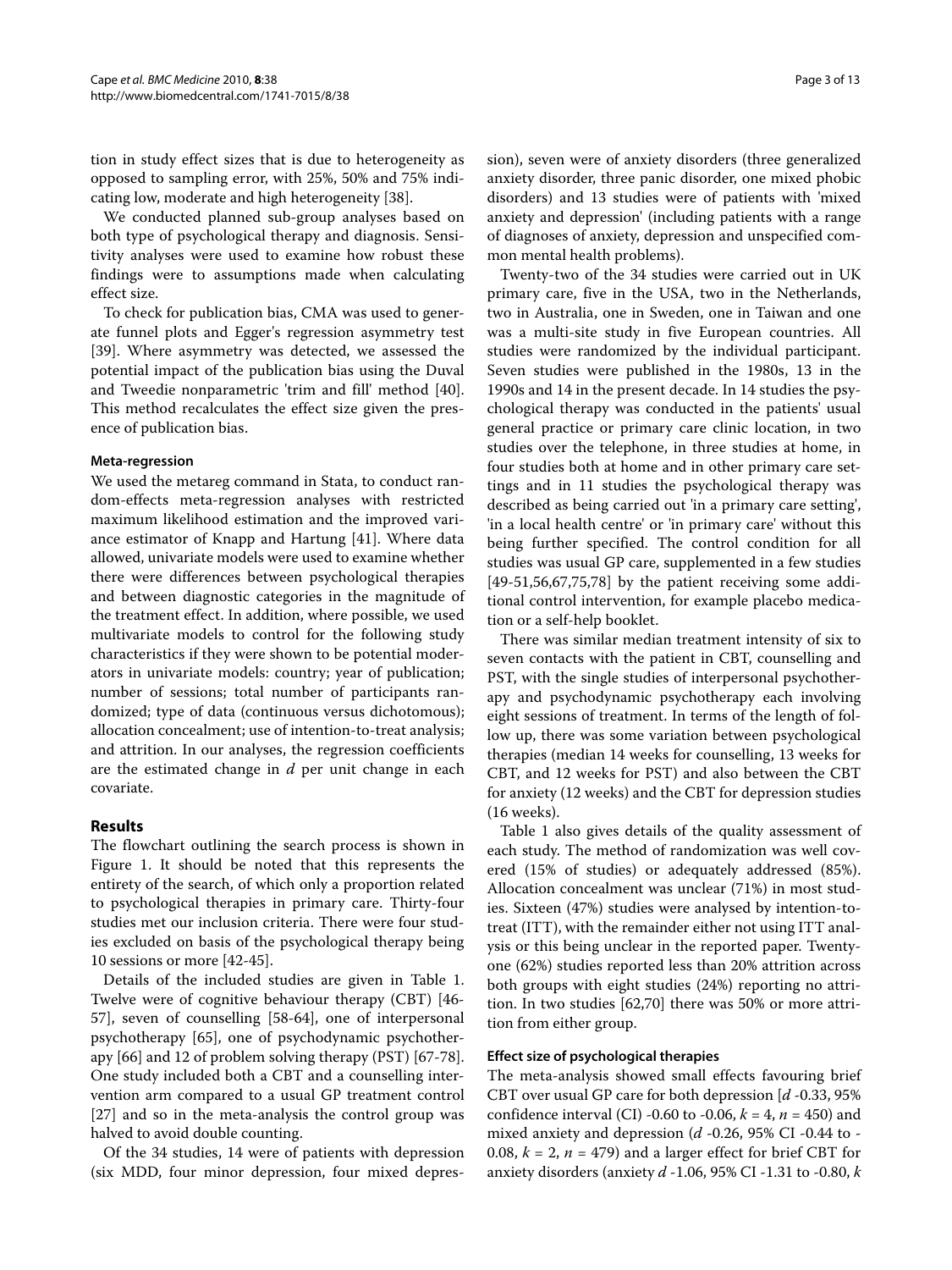<span id="page-3-0"></span>

**Figure 1 Results of literature searches and selection of randomized controlled trials for inclusion in the meta-analyses**.

= 7, *n* = 450; Figure [2\)](#page-6-0). In each meta-analysis, heterogeneity between studies was low (CBT for depression  $I^2 = 0\%$ , *Q* = 1.72, *P = 0*.63; CBT for mixed anxiety and depression  $I^2 = 0\%$ , *Q* = 0.05, *P* = 83; CBT for anxiety  $I^2 = 15\%$ , *Q* = 7.07, *P = 0*.32).

The meta-analysis suggested counselling was effective for mixed anxiety and depression (*d* -0.30, 95% CI -0.53 to  $-0.07$ ,  $k = 4$ ,  $n = 487$ ), while the effect size for counselling for depression, although similar in size, fell short of statistical significance (*d* -0.41, 95% CI -0.84 to 0.03,  $k = 4$ ,  $n = 359$  $n = 359$  $n = 359$ ; Figure 3). Heterogeneity between studies was moderate to high for the studies of depression  $(I^2 = 63\%$ ,  $Q = 8.15$ ,  $P = 0.04$ ) and low for mixed anxiety and depression (*I*2 = 31%, *Q* = 4.37, *P = 0*.22). There were no studies of counselling for anxiety disorders. Pooling across the studies of depression and mixed anxiety and depression, heterogeneity was intermediate  $(I^2 = 44\%, Q = 12.55, P =$ *0*.04), with a small effect favouring counselling over usual GP care (*d* -0.32, 95% CI -0.52 to -0.11, *k* = 8, *n* = 846).

The effect size was smaller for PST for both depression (*d* -0.26, 95% CI -0.49 to -0.03, *k* = 5, *n* = 777) and mixed anxiety and depression (*d* -0.17, 95% CI -0.41 to -0.07, *k* = 6,  $n = 579$ ; Figure [4\)](#page-8-0). Heterogeneity between studies approached moderate for the studies of depression  $(I^2 =$ 45%,  $Q = 9.11$ ,  $P = 0.11$ ) and was moderate for mixed anx-

iety and depression (*I*2 = 50%, *Q* = 10.01, *P = 0*.08). There were no studies of PST for anxiety disorders. Pooling across all studies produced a small effect favouring PST over usual GP care (*d* -0.21, 95% CI -0.37 to -0.05, *k* = 12, *n* = 1356) with heterogeneity approaching a moderate level  $(I^2 = 45\%, Q = 19.88, p = 0.05)$ .

The evidence for interpersonal psychotherapy (*d* -0.11,  $-0.47$  to 0.24,  $k = 1$ ,  $n = 120$ ) and psychodynamic psychotherapy (*d* -0.01, 95% CI = -0.64 to 0.63,  $k = 1$ ,  $n = 38$ ) was inconclusive, although only one small study was included for each of these in this review.

For the studies of depression and mixed anxiety and depression, a series of random-effects meta-regressions comparing types of psychological therapy, controlling for diagnosis, indicated there was no difference between CBT  $(k = 6)$  and counselling  $(k = 8)$ ; regression coefficient -0.02, *P =*.91, adjusted *R*2 = 0%, *n* = 1584) or between CBT  $(k = 6)$  and PST  $(k = 12)$  (regression coefficient 0.10,  $P =$ 0.45, adjusted  $R^2 = 0\%$ ,  $n = 2094$ ) or between counselling  $(k = 8)$  and PST  $(k = 12)$  (regression coefficient 0.10,  $P =$ *0*.46, adjusted *R*2 = 0%, *n* = 2202).

#### **Impact of diagnosis**

We conducted two sets of meta-regression analyses to explore the effect of diagnosis on the magnitude of the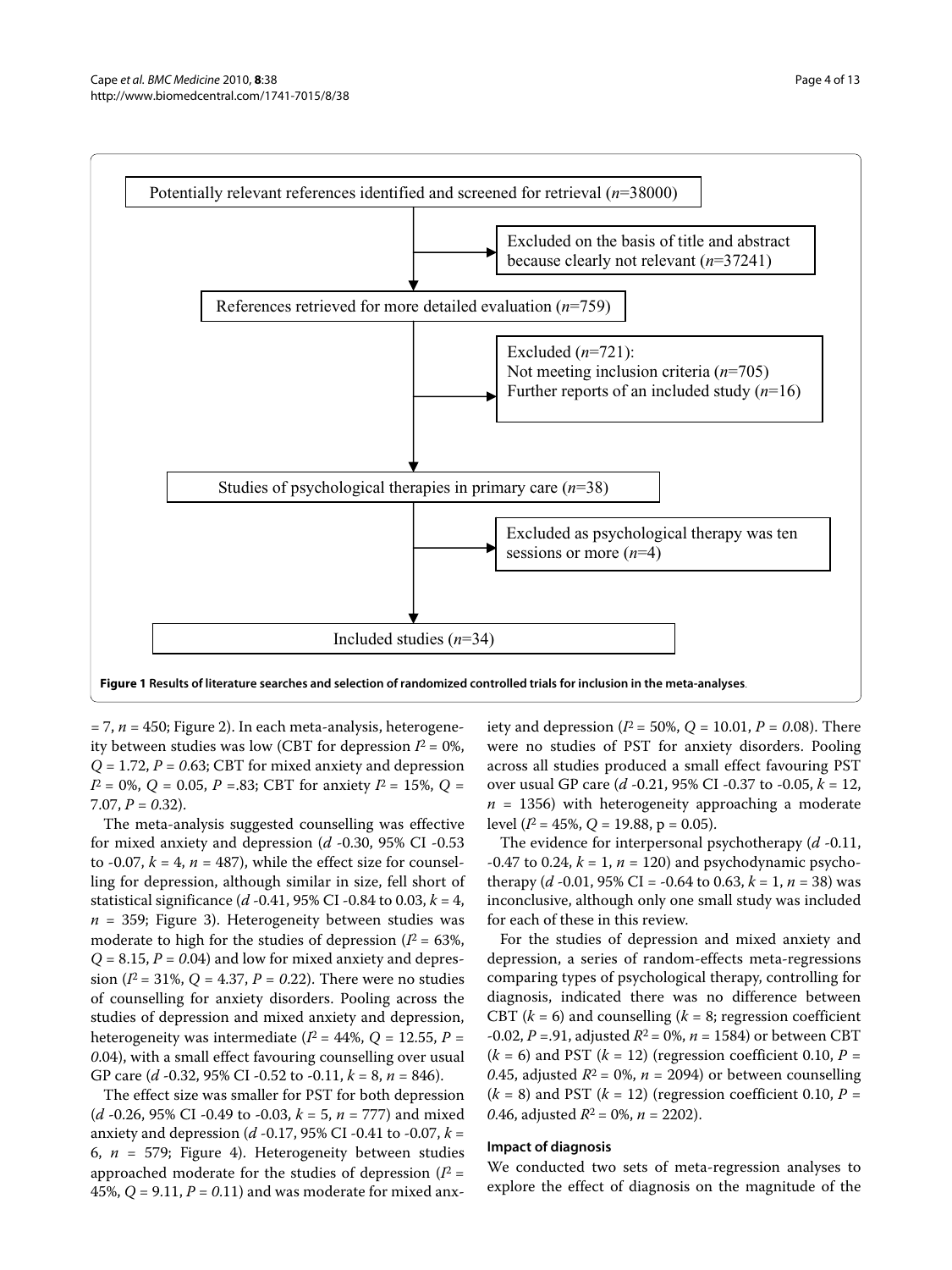# **Table 1: Details of included studies**

<span id="page-4-0"></span>

| <b>Study name</b>          |            | <b>Study characteristics</b> |                    |                       |        |                            |            |               |    |           | <b>Quality assessment</b> |                    |                   |  |  |  |  |
|----------------------------|------------|------------------------------|--------------------|-----------------------|--------|----------------------------|------------|---------------|----|-----------|---------------------------|--------------------|-------------------|--|--|--|--|
|                            | Tx         | Country                      | <b>Diag</b>        | <b>Outcome</b>        |        | No. sessions  Type of data | FU (weeks) | Total N Rand. |    |           | AC ITT                    | % attrition (Intv) | % attrition (Ctl) |  |  |  |  |
| Barrett 2001 [67]          | PST        | <b>USA</b>                   | Dep - minor or dys | HDRS < 7              |        | 6 D                        | 11         | 161           | WC | WC        | Y                         | 18                 | 16                |  |  |  |  |
| Boot 1994 [58]             | COU        | UK                           | Mixed Anx and Dep  | GHQ                   |        | 6 C                        | 6          | 192           | AA | U         | N                         | 46                 | 40                |  |  |  |  |
| Brodaty 1983 [66]          | PP         | <b>AUS</b>                   | Mixed Anx and Dep  | GHQ                   |        | 8 C                        | 8          | 78            | AA | U         | N                         | 65                 | 26                |  |  |  |  |
| Catalan 1991 [68]          | <b>PST</b> | UK                           | Mixed Anx and Dep  | <b>PSE</b>            |        | $4\quad C$                 | 11         | 47            | AA | U         | N                         | 0                  | 0                 |  |  |  |  |
| Dowrick 2000 [69]          | PST        | EU                           | Dep - MDD or dys   | <b>BDI</b>            |        | 6 C                        | 26         | 317           | AA | <b>WC</b> | Y                         | 23                 | 26                |  |  |  |  |
| Earll 1982 [46]            | <b>CBT</b> | UK                           | Mixed Anx and Dep  | DSSI/sAD <sup>*</sup> | 7.7 D  |                            | 32         | 50            | AA | U         | N                         | $16***$            |                   |  |  |  |  |
| Friedli 1997 [59]          | COU        | UK                           | Mixed Anx and Dep  | <b>BDI</b>            |        | $9-$                       | 12         | 136           | AA | AA        | Y                         | 16                 | 23                |  |  |  |  |
| Harvey 1998 [60]           | COU        | UK                           | Mixed Anx and Dep  | <b>HADS</b>           |        | 6 C                        | 16         | 162           | AA | U         | Y                         | 31                 | 25                |  |  |  |  |
| Hemmings 1997<br>$[61]$    | COU        | UK                           | Mixed Anx and Dep  | <b>MHSI</b>           | 5.7 C  |                            | 16         | 188           | AA | U         | N                         | 16                 | 23                |  |  |  |  |
| Holden 1989 [62]           | COU        | UK                           | Dep - MDD          | <b>RDC</b>            |        | 8 D                        | 12         | 50            | AA | U         | N                         | 0                  | 0                 |  |  |  |  |
| Kendrick 2005 [70]         | PST        | UK                           | Mixed Anx and Dep  | CIS-R                 |        | 6 C                        | 26         | 168           | WC | WC        | Y                         | $20+$              | $31+$             |  |  |  |  |
| Lang 2006 [71]             | <b>PST</b> | <b>USA</b>                   | Mixed Anx and Dep  | <b>BSI-D</b>          |        | 4 C                        | 12         | 62            | AA | U         | Y                         | 34                 | 17                |  |  |  |  |
| Lindsay 1987 [47]          | <b>CBT</b> | UK                           | Anx - GAD          | GHQ-28                |        | 8 C                        | 4          | 20            | AA | U         | N                         | 0                  | 0                 |  |  |  |  |
| Liu 2007 [72]              | PST        | <b>TA</b>                    | Mixed Anx and Dep  | CIS-R                 | 2.27 C |                            | 16         | 169           | WC | AA        | Υ                         | 25                 | 22                |  |  |  |  |
| Lynch 1997 [73]            | <b>PST</b> | <b>USA</b>                   | Dep - minor        | <b>HDRS</b>           | 6      | $\mathsf{C}$               | 7          | 29            | AA | U         | N                         | 27                 | $\overline{7}$    |  |  |  |  |
| Lynch 2004 [74]            | <b>PST</b> | <b>USA</b>                   | Dep - minor        | <b>HDRS</b>           |        | 6 C                        | 6          | 36            | AA | U         | N                         | 50                 | 28                |  |  |  |  |
| Marks 1985 [48]            | CBT        | UK                           | Anx - phobic       | <b>PS</b>             |        | 6 C                        | 26         | 92            | AA | U         | Ν                         | 37                 | 20                |  |  |  |  |
| Mynors-Wallis<br>1995 [75] | PST        | UK                           | Dep - MDD          | <b>HDRS</b>           |        | 6 C                        | 12         | 55            | AA | U         | Υ                         | 0                  | 0                 |  |  |  |  |
| Mynors-Wallis<br>1997 [76] | PST        | UK                           | Mixed Anx and Dep  | <b>CIS</b>            | 4.5 C  |                            | 26         | 70            | AA | AA        | N                         | 20                 | 13                |  |  |  |  |
| Power 1989 [49]            | CBT        | UK                           | Anx - GAD          | HAM-A                 |        | 4 C                        | 6          | 21            | AA | U         | Υ                         | 0                  | 0                 |  |  |  |  |
| Power 1990 [51]            | <b>CBT</b> | UK                           | Anx - GAD          | $CGI = 1$             |        | 7 D                        | 10         | 79            | AA | U         | Ν                         | 0                  | 0                 |  |  |  |  |
| Power 2000 [50]            | CBT        | UK                           | Anx - panic        | HAM-A                 |        | 6 C                        | 12         | 72            | AA | U         | N                         | 16                 | 17                |  |  |  |  |
| Prendegast 2001<br>$[52]$  | CBT        | AUS                          | Dep - mixed        | EPDS < 10             |        | 6 D                        | 26         | 37            | AA | U         | N                         | 0                  | $\mathbf 0$       |  |  |  |  |
| Robson 1984 [53]           | <b>CBT</b> | UK                           | Mixed Anx and Dep  | PS                    | 3.7 C  |                            | 14         | 429           | AA | U         | N                         | 0 <sup>†</sup>     | 0 <sup>†</sup>    |  |  |  |  |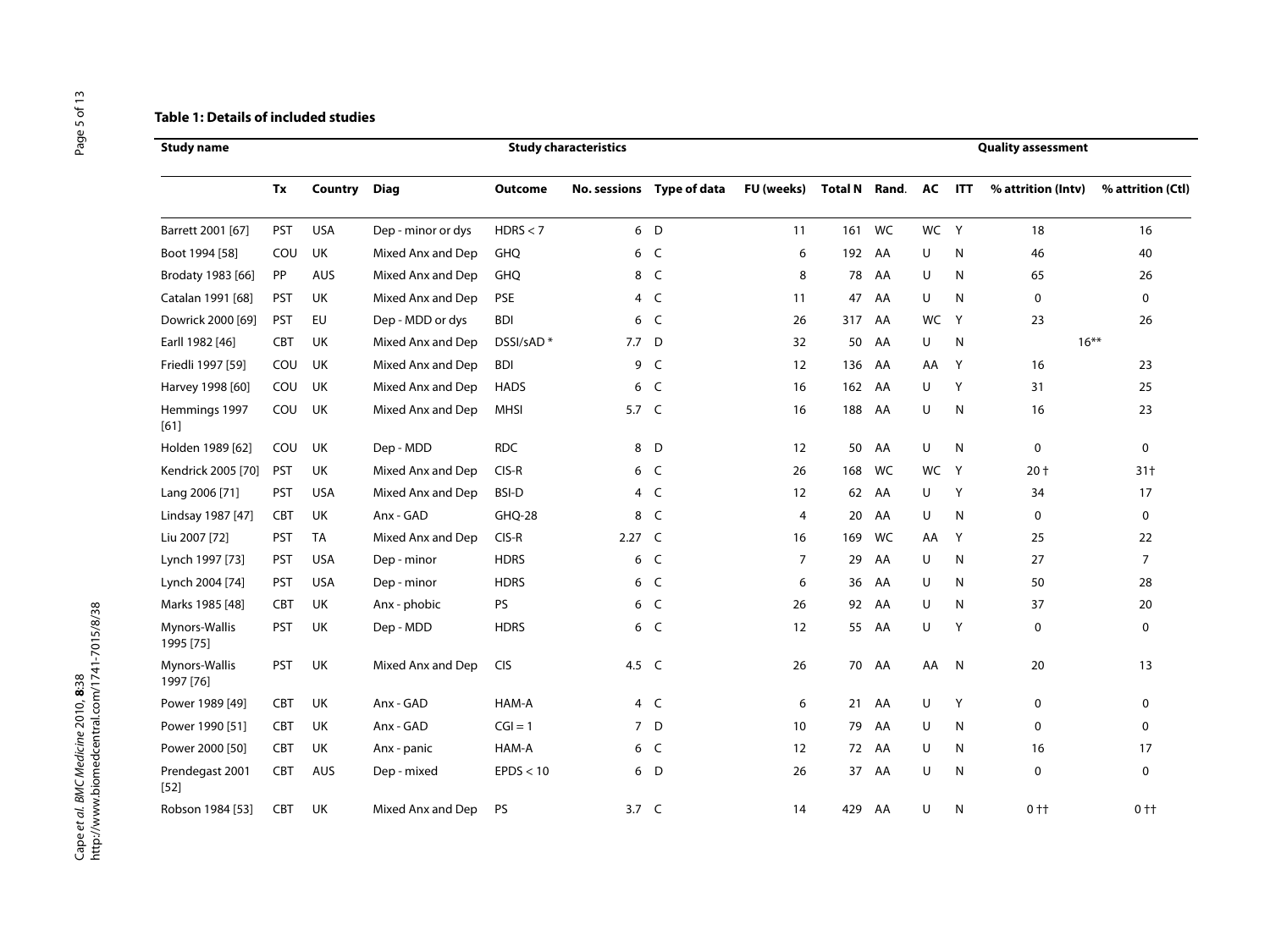## **Table 1: Details of included studies (Continued)**

| Schreuders 2007<br>$[77]$ | PST        | <b>NL</b>  | Mixed Anx and Dep  | <b>HADS</b>        |       | 6 C | 12             | 175 | AA | WC N |   | 30              | 22              |
|---------------------------|------------|------------|--------------------|--------------------|-------|-----|----------------|-----|----|------|---|-----------------|-----------------|
| Scott 1992 [54]           | <b>CBT</b> | UK         | Dep - MDD          | <b>HDRS</b>        | 9.8 C |     | 16             | 60  | AA | AA Y |   | 3               | 3               |
| Scott 1997 [55]           | <b>CBT</b> | <b>UK</b>  | Dep - MDD          | <b>HDRS</b>        |       | 6 C | $\overline{7}$ | 48  | AA | U    | N | 25              | 33              |
| Sharp 1996 [56]           | <b>CBT</b> | UK         | Anx - panic        | $HAM-A$ $\ddagger$ |       | 7 D | 13             | 154 | AA | U    | Y | 21 <sup>5</sup> | 24§             |
| Sharp 2004 [57]           | <b>CBT</b> | UK         | Anx - panic        | HAM-A              |       | 8 C | 12             | 59  | AA | U    | Y | 16              | 14              |
| Simpson 2003 [63]         | COU        | UK         | Dep - mixed        | <b>BDI</b>         |       | 5 C | 26             | 145 | AA | U    | Y | 11              | 10              |
| Van Schaik 2006<br>$[65]$ | <b>IPT</b> | <b>NL</b>  | Dep - MDD          | <b>MADRS</b>       |       | 8 C | 26             | 143 | WC | WC   | Y | 16              | 16              |
| Ward 2000 [27]            | <b>CBT</b> | UK         | Dep - mixed        | <b>BDI</b>         |       | 5 C | 16             | 197 | AA | U    | Y | 11              | 8               |
|                           | COU        |            |                    |                    | 6.4   |     |                |     |    |      |   | 8               |                 |
| Wickberg 1996<br>$[64]$   | COU        | <b>SW</b>  | Dep - mixed        | <b>MADRS</b> 1     |       | 6 D | $\overline{7}$ | 45  | AA | U    | N | 0               | 0               |
| Williams 2000 [78]        | <b>PST</b> | <b>USA</b> | Dep - minor or dys | HDRS < 7           |       | 6 D | 11             | 278 | WC | AA Y |   | 18 <sup>5</sup> | 15 <sup>5</sup> |

\* Patients were categorized as not 'personally ill' by study authors.

\*\* Number randomized to each group not reported by study authors.

† We used missing data that were imputed from a regression analysis that took account of the baseline information for each participant with missing data rather than from last observation carried forward because of differential attrition between study groups.

†† Attrition not reported by study authors; therefore we assumed there was no missing data.

‡ Study authors defined response as a clinically significant change.

§ For the purposes of the meta-analysis, participants with missing data were assumed to have had a poor outcome.

¶ Study authors defined response as a substantial improvement.

AA, adequately addressed; AC, allocation concealment; AUS, Australia; Anx, anxiety; BDI, Beck Depression Inventory; BSI-D, Brief Symptom Inventory - Depression scale; C, continuous; CBT, cognitive behavioural therapy; CES-D, Center for Epidemiologic Studies Depression Scale; CGI, Clinical Global Impression; CIS-R, Clinical Interview Schedule - Revised; COU, Counselling; Ctl, control; D, dichotomous; Dep, depression; Dep - mixed, mixed depressive diagnoses including minor depression; Diag, diagnosis; DSSI/sAD, Delusions-Symptoms-States Inventory/states of Anxiety and Depression; dys, dysthymia; EPDS, Edinburgh Postnatal Depression Scale; EU, European countries; GHQ, General Health Questionnaire; HADS, Hospital Anxiety and Depression Scale; HAM-A, Hamilton Anxiety Rating Scale; HDRS, Hamilton Depression Rating Scale; Intv, intervention; IPT, Interpersonal psychotherapy; ITT, intention-to-treat analysis; MADRS, Montgomery-Åsberg Depression Rating Scale; MDD, major depressive disorder; MHSI, Mental Health Symptom index;; Mixed Anx and Dep, mixed anxiety and depression diagnoses; N, number randomized; NL, Netherlands; PP, Psychodynamic psychotherapy; PS, psychiatric symptoms; PSE, Present State Examination; PST, problem solving therapy; Rand., randomization; RDC, Research Diagnostic Criteria; SW, Sweden; TA, Taiwan; Tx, treatment; U, unclear; WC, well covered; Y, yes.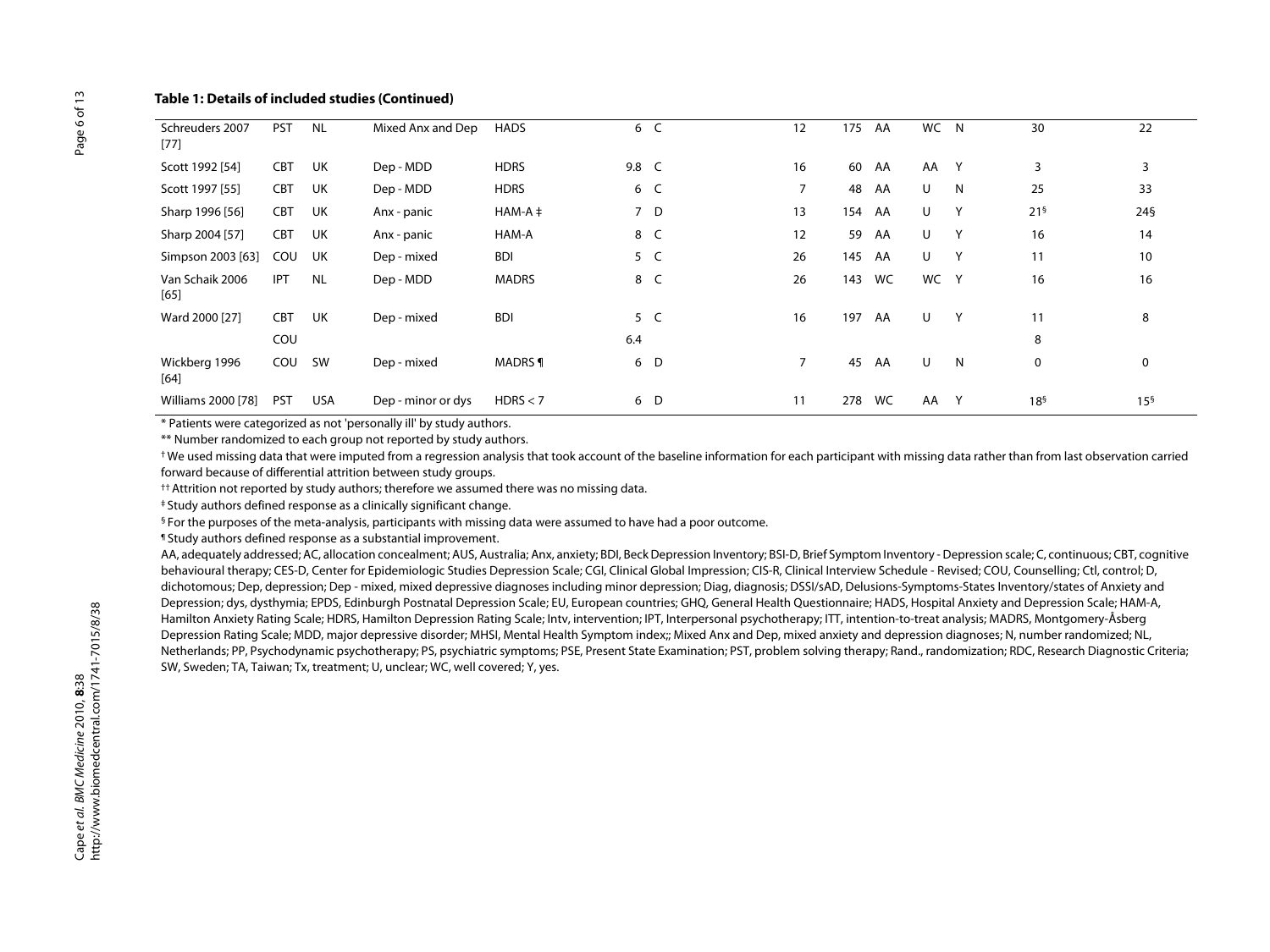<span id="page-6-0"></span>

| Study<br>ID                                                                                                                                                                   | d (95% CI)                                                                                                                                        | %<br>Weight                                | Total<br>N            |
|-------------------------------------------------------------------------------------------------------------------------------------------------------------------------------|---------------------------------------------------------------------------------------------------------------------------------------------------|--------------------------------------------|-----------------------|
| Anxiety                                                                                                                                                                       |                                                                                                                                                   |                                            |                       |
| Lindsay et al. (1987)                                                                                                                                                         | $-1.36$ ( $-2.33$ , $-0.39$ )                                                                                                                     | 6.38                                       | 20                    |
| Marks (1985)                                                                                                                                                                  | $-0.66$ ( $-1.16$ , $-0.16$ )                                                                                                                     | 20.38                                      | 66                    |
| Power et al. (1989)                                                                                                                                                           | $-1.46$ ( $-2.42$ , $-0.50$ )                                                                                                                     | 6.49                                       | 21                    |
| Power et al. (1990)                                                                                                                                                           | $-1.15(-1.88, -0.41)$                                                                                                                             | 10.58                                      | 79                    |
| Power et al. (2000)                                                                                                                                                           | $-1.22$ ( $-1.77$ , $-0.67$ )                                                                                                                     | 17.36                                      | 60                    |
| Sharp et al. (1996)                                                                                                                                                           | $-0.81$ ( $-1.24$ , $-0.38$ )                                                                                                                     | 25.40                                      | 154                   |
| Sharp et al. (2004)                                                                                                                                                           | $-1.51$ ( $-2.16$ , $-0.87$ )                                                                                                                     | 13.41                                      | 50                    |
| Subtotal (I-squared = $15.1\%$ , p = 0.315)                                                                                                                                   | $-1.06$ $(-1.31, -0.80)$                                                                                                                          | 100.00                                     |                       |
| Depression<br>Prendegast & Austin (2001)<br>Scott & Freeman (1992)<br>Scott et al. (1997)<br>Ward et al. (2000)a<br>Subtotal (I-squared = $0.0\%$ , $p = 0.632$ )             | $-0.37$ ( $-1.06$ , $0.32$ )<br>$-0.04$ $(-0.56, 0.47)$<br>$-0.50$ ( $-1.18$ , $0.19$ )<br>$-0.45$ ( $-0.87, -0.02$ )<br>$-0.33$ $(-0.60, -0.06)$ | 15.49<br>27.91<br>15.83<br>40.77<br>100.00 | 37<br>58<br>34<br>130 |
| Mixed anxiety & depression<br>Earll & Kincy (1982)<br>Robson et al. (1984)<br>Subtotal (I-squared = $0.0\%$ , p = $0.827$ )<br>NOTE: Weights are from random effects analysis | $-0.19$ ( $-0.83$ , $0.45$ )<br>$-0.27$ $(-0.46, -0.08)$<br>$-0.26$ $(-0.44, -0.08)$                                                              | 8.11<br>91.89<br>100.00                    | 50<br>429             |
| $-2$<br>$-1$<br>$\mathbf{0}$<br>1<br><b>Favours treatment</b><br>Favours control                                                                                              | $\overline{2}$                                                                                                                                    |                                            |                       |

**Figure 2 Brief cognitive behaviour therapy versus usual general practitioner care, sub-grouped by diagnosis**.

treatment effect. First, we looked at whether there was a difference between studies of anxiety, depression and mixed disorders in the 13 studies of CBT (Figure [2;](#page-6-0) Table 2). This analysis was limited to studies of CBT as all studies of anxiety disorders were of CBT. The results indicate that there was a statistically significant difference favouring the studies of anxiety  $(k = 7)$  over depression  $(k = 4;$ regression coefficient 0.72,  $P = 0.005$ , adjusted  $R^2 = 91\%$ , *n* = 709). There was also a significant difference favouring the studies of anxiety  $(k = 7)$  over mixed anxiety and depression ( $k = 2$ ; regression coefficient 0.79,  $P = 0.003$ , adjusted  $R^2 = 94\%, n = 929$ . There was no difference between the studies of depression  $(k = 4)$  and mixed anxiety and depression ( $k = 2$ ; regression coefficient 0.07,  $P =$ 0.70, adjusted  $R^2 = 0\%$ ,  $n = 738$ ). In accordance with our planned analytic strategy, as no study characteristic other

than diagnosis predicted effect size of CBT studies in the univariate models (Table 2), we did not use a multivariate meta-regression model.

Translating the effect sizes for CBT for anxiety and depression into Hamilton rating scale equivalents to give an indicator of clinical significance [using all studies in the database to estimate the Hamilton standard deviations], the effect size for CBT for depression was equivalent to a 2.3 point difference between groups on the Hamilton Rating Scale for Depression [[79\]](#page-12-14) while the effect size for CBT for anxiety was equivalent to 7.2 points on the Hamilton Rating Scale for Anxiety [\[80](#page-12-15)].

In the second set of meta-regressions, we examined whether the type of depression diagnosis had an impact on the treatment effect across types of psychological therapy. The results indicate that there was no significant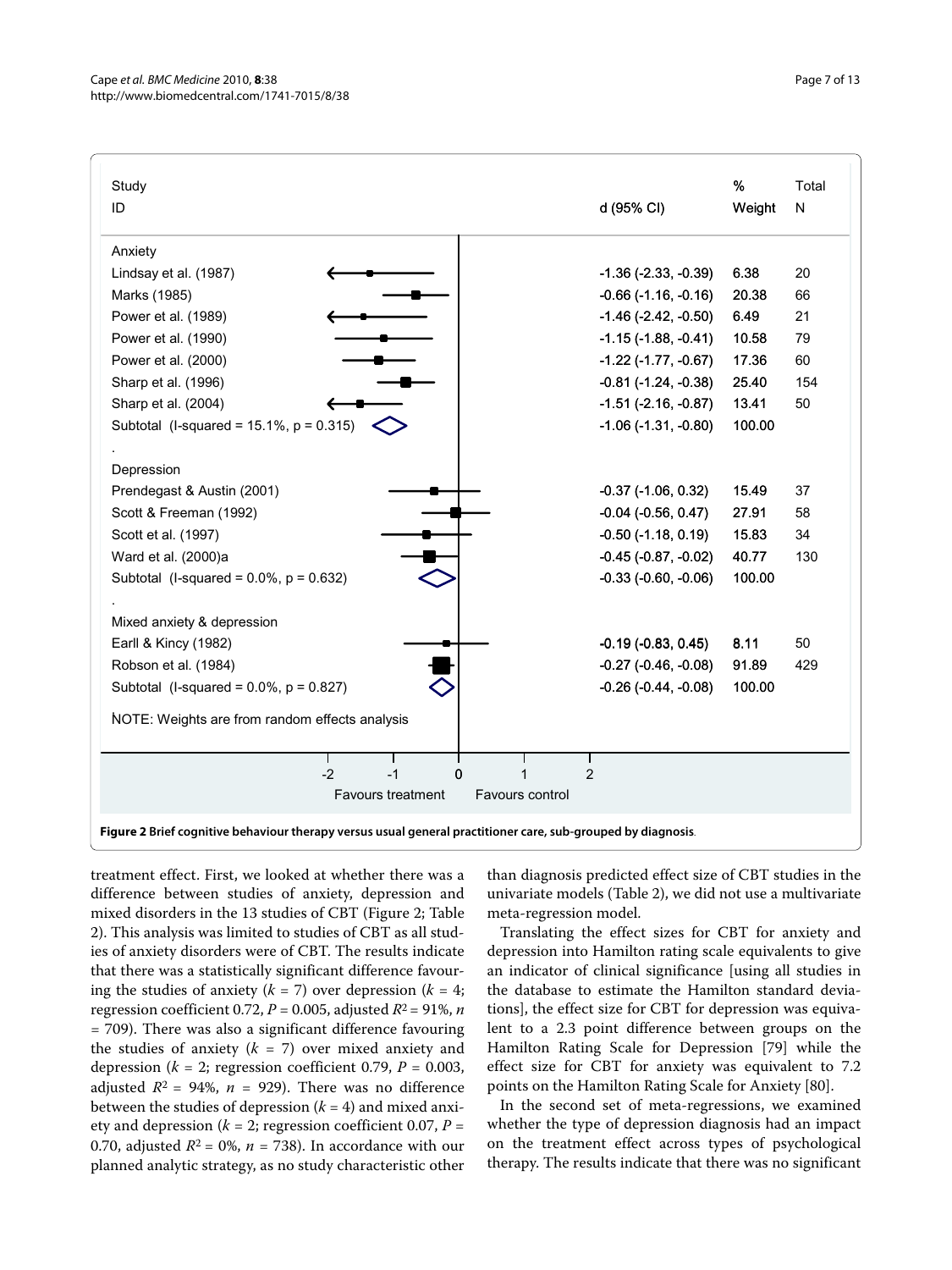<span id="page-7-0"></span>

**Figure 3 Brief counselling versus usual general practitioner care, sub-grouped by diagnosis**.

difference between MDD  $(k = 6)$  and minor depression/ mixed depression ( $k = 9$ ; regression coefficient 0.12,  $P =$ 0.43, adjusted  $R^2 = 2\%$ ,  $n = 1515$ ), or between minor depression  $(k = 4)$  and MDD/mixed depression  $(k = 11)$ ; regression coefficient -0.20,  $P = 0.22$ , adjusted  $R^2 = 25\%$ , *n* = 1515). No other study characteristic predicted effect size of the depression studies, so no multivariate metaregression was used.

# **Publication bias**

Funnel plots of the CBT studies, showed evidence of asymmetry in the studies of CBT for anxiety (Egger's test, one-tailed  $P = 0.04$ ), but not CBT for depression/mixed anxiety and depression  $(P = 0.38)$ . There was also evidence of asymmetry in the studies of counselling (onetailed  $P = 0.03$ ) and PST (one-tailed  $P = 0.03$ ). The Duval and Tweedie 'trim and fill' method suggested that, for CBT for anxiety, three studies were potentially missing and, if imputed, the overall summary effect would drop to *d* -0.91 (95% CI -1.18 to -0.63). For counselling, imputing

three missing studies reduced the effect size to *d* -0.19 (95% CI -0.41 to -0.04). For PST, imputing two missing studies reduced the effect size to *d* -0.14 (95% CI -0.32 to -0.05).

# **Discussion**

## **Summary of main findings**

The majority of studies of brief psychological therapies for anxiety and depression in primary care included in this review were of CBT, counselling and PST, with a single study each of interpersonal psychotherapy and of psychodynamic psychotherapy. The meta-analysis suggests that brief CBT, counselling and PST were all effective. No significant difference was found between CBT, counselling and PST on meta-regression, when controlling for diagnosis,

Brief CBT for anxiety (mostly generalized anxiety disorder and panic disorder) had a greater impact on clinical outcomes than brief CBT for depression or of mixed groups of patients with common mental health problems,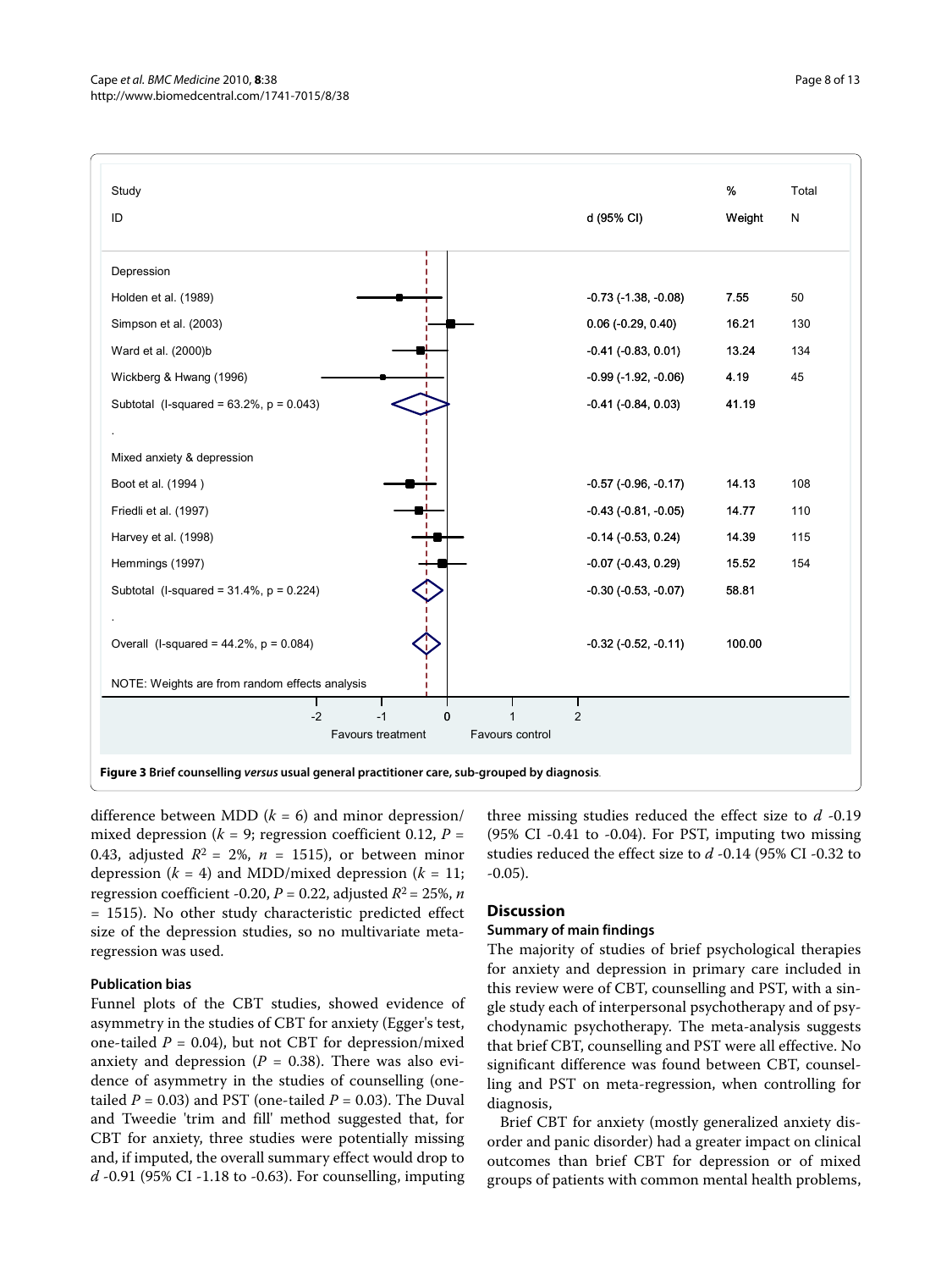<span id="page-8-0"></span>

| Study                                           |                               | %      | Total |
|-------------------------------------------------|-------------------------------|--------|-------|
| ID                                              | d (95% CI)                    | Weight | N     |
| Depression                                      |                               |        |       |
| Barrett et al. (2001)                           | $-0.10$ $(-0.44, 0.25)$       | 10.69  | 161   |
| Dowrick et al. (2000)                           | $-0.29$ ( $-0.55$ , $-0.03$ ) | 13.40  | 237   |
| Lynch et al. (1997)                             | $-0.78$ $(-1.62, 0.05)$       | 3.16   | 24    |
| Lynch et al. (2004)                             | $-0.10$ $(-0.95, 0.75)$       | 3.05   | 22    |
| Mynors-Wallis et al. (1995)                     | $-0.82$ ( $-1.37$ , $-0.26$ ) | 6.03   | 55    |
| Williams et al. (2000)                          | $-0.03$ $(-0.30, 0.24)$       | 13.17  | 278   |
| Subtotal (I-squared = $45.1\%$ , p = 0.105)     | $-0.26$ $(-0.49, -0.03)$      | 49.49  |       |
|                                                 |                               |        |       |
| Mixed anxiety & depression                      |                               |        |       |
| Catalan et al. (1991)                           | $-0.84$ ( $-1.44$ , $-0.24$ ) | 5.33   | 47    |
| Kendrick et al. (2005)                          | $0.09$ (-0.22, 0.39)          | 11.89  | 168   |
| Lang et al. (2006)                              | $-0.50$ ( $-1.09$ , $0.08$ )  | 5.57   | 47    |
| Liu et al. (2007)                               | $0.01$ (-0.33, 0.36)          | 10.57  | 129   |
| Mynors-Wallis et al. (1997)                     | $0.01$ (-0.50, 0.53)          | 6.57   | 58    |
| Schreuders et al. (2007)                        | $-0.21$ $(-0.55, 0.14)$       | 10.57  | 130   |
| Subtotal (I-squared = $50.0\%$ , $p = 0.075$ )  | $-0.17$ $(-0.41, 0.07)$       | 50.51  |       |
|                                                 |                               |        |       |
| Overall (I-squared = $44.7\%$ , p = 0.047)      | $-0.21$ $(-0.37, -0.05)$      | 100.00 |       |
| NOTE: Weights are from random effects analysis! |                               |        |       |
| $-2$<br>0<br>$-1$                               | $\overline{2}$                |        |       |
| <b>Favours treatment</b>                        | Favours control               |        |       |

for which the outcomes were similar to studies of counselling and of low clinical significance. There were no studies of counselling or PST for anxiety disorders alone, so it is not possible to establish from this review whether this is a specific differential effect of CBT or whether other brief psychological therapies might also have greater effects on anxiety than depression.

# **Comparison with existing literature**

Reviews of CBT have generally found larger effect sizes compared to control for CBT as a treatment for anxiety disorders, with smaller effects obtained for CBT as a treatment for depression [[12](#page-10-13)]. This is similar to the differential effect for brief CBT found in the present review. A recent review of internet-based CBT of anxiety and depression, also found differential effects between studies of internet-based CBT on depression and studies of internet-based CBT on anxiety [[81\]](#page-12-16), with remarkably similar effect sizes (*d* 0.27 depression, *d* 0.93 anxiety) to those in the present review (*d* 0.33 depression, *d* 1.06 anxiety).

The summary effects obtained were generally lower than reviews of secondary care based treatments, involving a longer duration of psychological therapies [[10,](#page-10-7)[12,](#page-10-13)[82\]](#page-12-17). These differences in effect size could be due to a number of factors: length of treatment, type of included patients, training of therapists or location of treatment. In terms of type of included patients, participants in these primary care based studies may have had less severe conditions than those in secondary care based studies which would correspondingly limit the potential effect sizes. Brief CBT for anxiety disorders was the exception, with effect sizes in the present review comparable to those obtained in reviews of longer secondary care based treatments [\[12](#page-10-13)[,13](#page-10-9)]. This may not be unique to primary care. In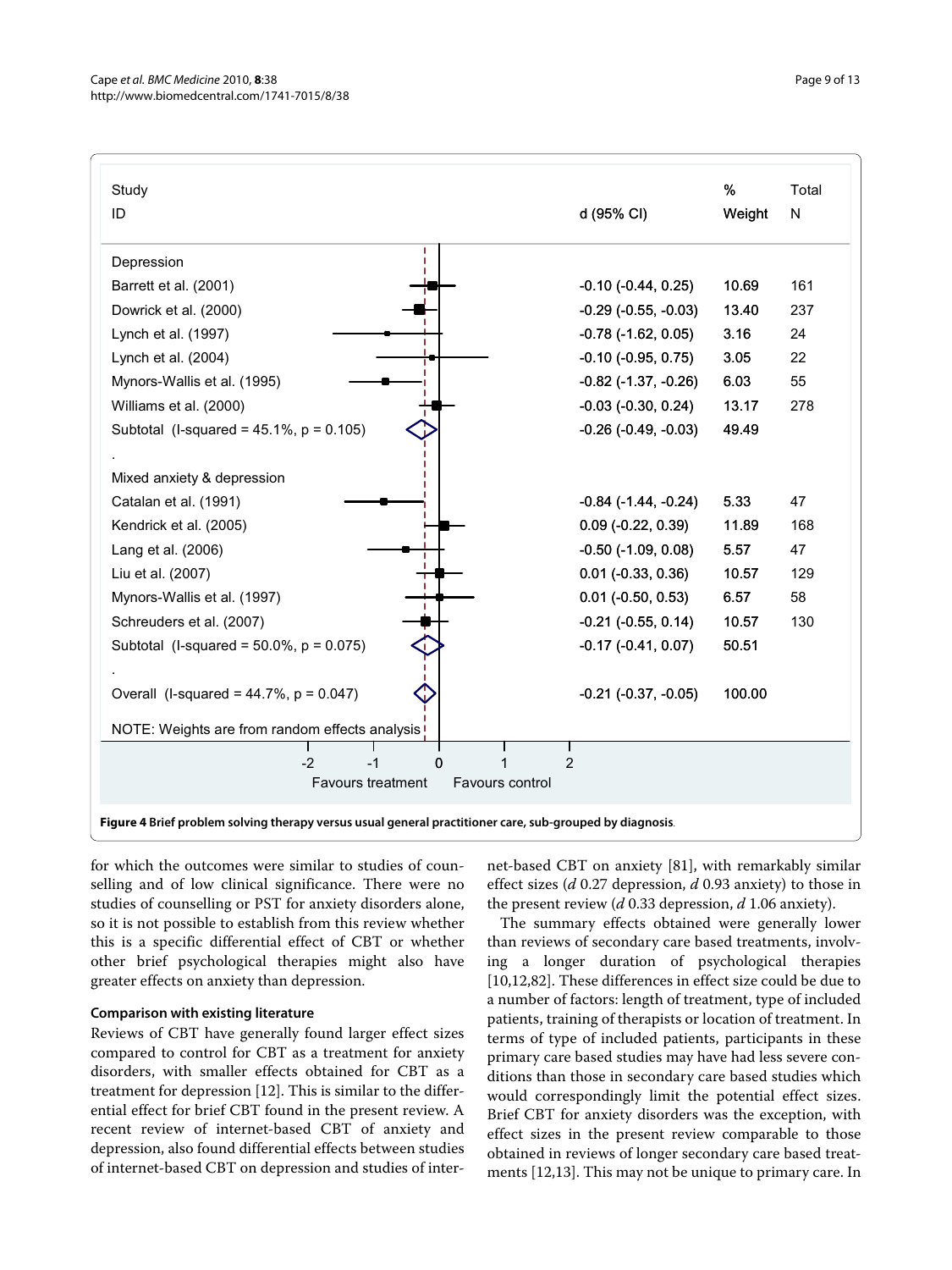| <b>Variable</b>                              | Category 1 (k; N)        | Category 2 (k; N)                           | Regression<br>coefficient | <b>Standard</b><br>error | 95% CI         | P*   | $\mathbf{I}^2$ | Adj R <sup>2</sup> |
|----------------------------------------------|--------------------------|---------------------------------------------|---------------------------|--------------------------|----------------|------|----------------|--------------------|
| <b>Dichotomous</b>                           |                          |                                             |                           |                          |                |      |                |                    |
| Diagnosis<br>(model a)                       | Anxiety = $0(7; 497)$    | Depression = $1(4; 275)$                    | .72                       | .20                      | $.28 - 1.16$   | .005 | 0%             | 91%                |
| Diagnosis<br>(model b)                       | Anxiety = $0(7; 497)$    | Mixed anxiety &<br>depression = $1(2, 479)$ | .80                       | .18                      | $.36 - 1.23$   | .003 | 2%             | 94%                |
| Diagnosis<br>(model c)                       | Depression = $0(4; 275)$ | Mixed anxiety &<br>depression = $1(2; 479)$ | .07                       | .17                      | $-0.39 - 0.53$ | .70  | 0%             | 0%                 |
| Country                                      | $UK = 0 (12; 1214)$      | Other = $1(1; 37)$                          | .36                       | .56                      | $-0.87 - 1.58$ | 1.00 | 71%            | 0%                 |
| Type of data                                 | Continuous = $0(9; 931)$ | Dichotomous = $1(4; 320)$                   | $-.11$                    | .31                      | $-79-58$       | 1.00 | 70%            | 0%                 |
| <b>Continuous</b>                            | Range (k; N)             |                                             |                           |                          |                |      |                |                    |
| Number of<br>sessions                        | 3.7-9.8 (13; 1251)       |                                             | $-.03$                    | .08                      | $-21 - 15$     | 1.00 | 65%            | 0%                 |
| Follow up<br>(weeks)                         | 4-31.6 (13; 1251)        |                                             | .03                       | .02                      | $-.003-.07$    | .46  | 67%            | 22%                |
| Year of<br>publication                       | 1982-2004 (13; 1251)     |                                             | $-.02$                    | .02                      | $-0.06 - 0.02$ | .89  | 59%            | 16%                |
| Number<br>randomized                         | 20-429 (13; 1251)        |                                             | .001                      | .001                     | $-.001-.004$   | .89  | 59%            | 7%                 |
| Attrition<br><i>(intervention)</i><br>group) | 0-37% (13; 1251)         |                                             | $-.01$                    | .01                      | $-0.03 - 0.02$ | 1.00 | 67%            | 0%                 |
| Attrition<br>(control group)                 | 0-33% (13; 1251)         |                                             | $-.01$                    | .01                      | $-0.04 - 0.03$ | 1.00 | 67%            | 0%                 |
| Study quality                                | $1-4(13, 1251)$          |                                             | .16                       | .22                      | $-0.31 - 0.64$ | 1.00 | 71%            | 0%                 |

# **Table 2: Results of univariate meta-regressions for the 13 studies of cognitive behaviour therapy**

\*P-values are adjusted for multiple testing, calculated using the Higgins and Thompson Monte Carlo permutation test (10,000 permutations), except for the diagnostic variables which are unadjusted.

Adj  $R^2$  = adjusted  $R^2$  (proportion of between-study variance explained by the covariate);  $k$  = number of studies;  $N$  = total sample size.

secondary care, a direct comparison of brief and standard length CBT for panic disorder found equivalent effectiveness [[83\]](#page-12-18).

#### **Strengths and limitations of the study**

The strengths of the review are the inclusion of studies of representative populations of primary care patients, including with mixed anxiety and depression, and the use of meta-regression to compare effectiveness between different types of problems and different types of psychological therapy.

Limitations are the restriction to published studies and to English language publications. Other relevant studies may have been missed, particularly negative studies leading to an overestimation of the effects of brief psychological therapies. We did find evidence of possible publication bias and that accounting for this would have reduced effect sizes, although not changed the key conclusions of the review. Type of outcome measures, number of treatment sessions, follow-up intervals, country, number of participants randomized and aspects of study

quality varied between studies, increasing heterogeneity and, hence, decreasing the likelihood of finding differences between types of psychological therapy and different diagnoses. Meta-regression ideally requires large numbers of studies and the sample size of studies in the review may have been too small to show other than relatively large effect size differences between types of psychological therapy.

The majority of studies in the meta-analysis used questionnaires and rating scales as outcome measures. Although this is standard in measurement of depression and anxiety outcomes, responses to such measures can vary between gender, language, culture and setting and are only a proxy for diagnosis. When analysed as continuous measures, there are potential problems caused by lack of interval-scaling, which may result in a sigmoidal, rather than linear, relationship between the score and the underlying trait [[84\]](#page-12-19). Dependence on such measures in the meta-analysis is likely to have increased measurement error and heterogeneity [[85\]](#page-12-20). They may also have led to systematic biases in the meta-regression where groups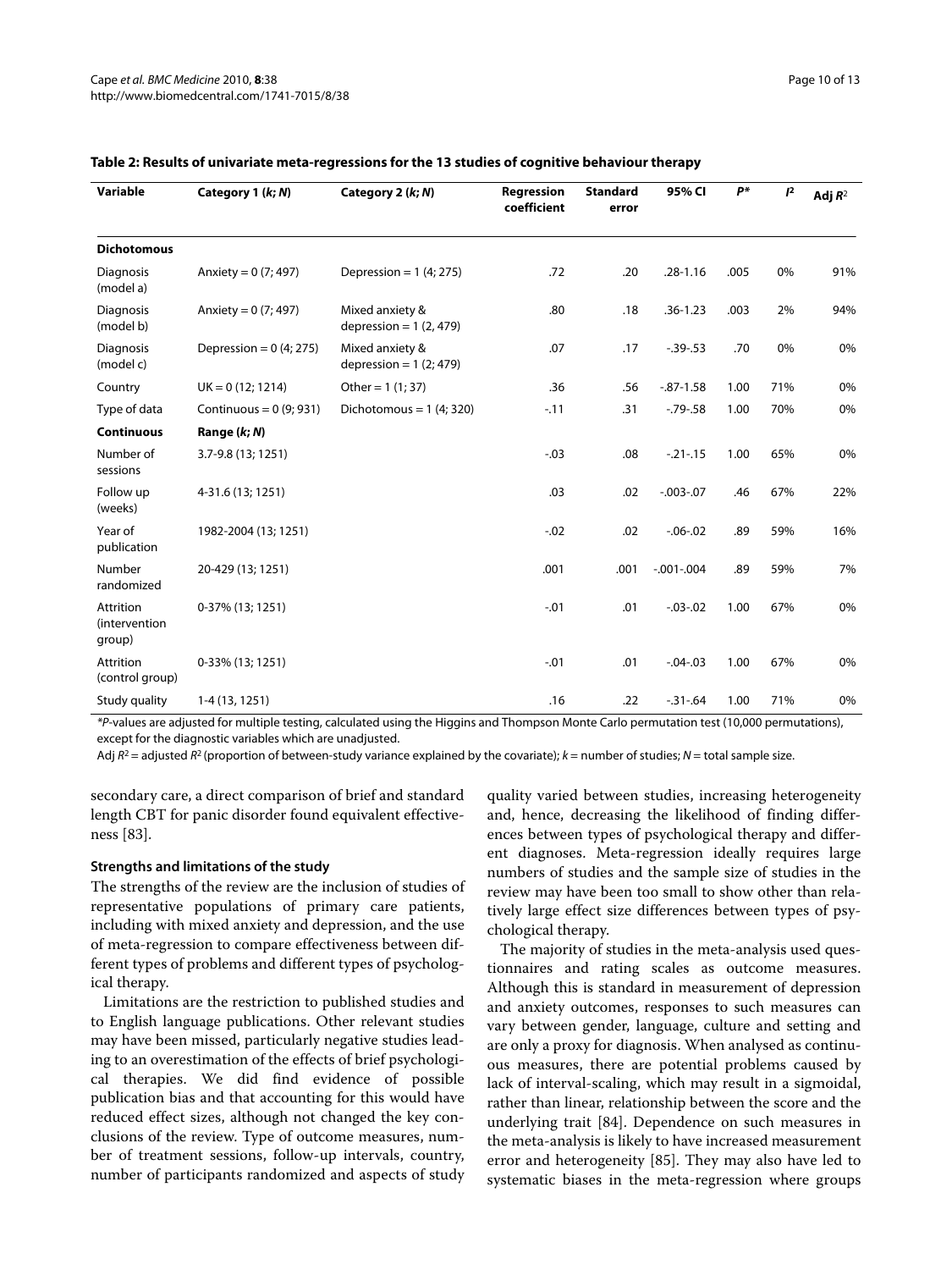being compared (for example, patients with MDD versus minor and mixed depression) were using different measures or had baseline differences on the same measure.

A further limitation is the likely variation in locations included as 'primary care'. Reviews of psychological therapies in primary care vary in definitions as to what is included as primary care, with some reviews including studies if patients are recruited in or referred from primary care irrespective of where patients are treated. We set out to include studies where patients were treated either in a primary care setting or at home organized from primary care, but many study reports lacked details of where patients were seen other than 'in a primary care setting'. The significance of treatment in primary care is considered to be familiarity and accessibility of location and ease of liaison between GP and treating psychological therapist but this will quite probably have varied widely, given that studies varied from only one or two patients treated per participating general practice [\[55](#page-11-54)[,56](#page-11-29)[,75](#page-12-1)], to a few hundred [[53\]](#page-11-55). Better reporting of location of treatment and nature of liaison with patients' GPs should be encouraged in studies of treatment in primary care.

# **Conclusions**

This review confirms the effectiveness of brief CBT, counselling and PST for routine delivery in primary care but with the caution that effect sizes are low when compared to patients receiving these treatments over a longer duration, so for many patients brief treatments may not be sufficient. The exception is brief CBT for anxiety disorders, which was comparable in effectiveness to longer treatments. While this suggests that brief CBT is particularly effective with anxiety disorders and there is evidence that training in CBT may enhance effectiveness of treatment of anxiety disorders by counsellors [\[86](#page-12-21)], the lack of randomized studies of brief psychological therapies other than CBT for patients suffering from anxiety disorders means that it is not possible to definitively determine whether brief CBT is more effective than other brief psychological treatments for anxiety disorders within primary care.

#### **Abbreviations**

CBT: cognitive behaviour therapy; CMA: comprehensive meta analysis; GP: general practitioner; ITT: intention-to-treat; MDD: major depressive disorders; PST: problem solving therapy.

#### **Competing interests**

The authors declare that they have no competing interests.

#### **Authors' contributions**

JC, MB, PW and CW conceived and designed the study. JC contributed to the literature searches. CW, JC and LU extracted the data. CW analysed the data. JC wrote the initial draft of the manuscript. MB, PW and CW contributed to the revision of the manuscript. All authors read and approved the final manuscript.

#### **Acknowledgements**

We thank Andrew Brown who contributed to the initial literature searches and Camden Primary Care Trust and Islington Primary Care Trust for funding the literature reviews.

#### **Author Details**

1Camden and Islington NHS Foundation Trust, St Pancras Hospital, 4 St Pancras Way, London NW1 0PE, UK, 2Research Department of Clinical, Educational and Health Psychology, University College London, Gower Street, London WC1E 6BT, UK, 3Research Department of Primary Care and Population Health, University College London Medical School, 2nd floor, Holborn Union Building, Archway Campus, Highgate Hill, London, N19 5LW, UK and 4Health Service and Population Research Department, Institute of Psychiatry, Kings College London, De Crespigny Park, London SE5 8AF, UK

#### Received: 20 May 2010 Accepted: 25 June 2010 Published: 25 June 2010

#### **References**

- <span id="page-10-0"></span>1. The WHO World Mental Health Survey Consortium: Prevalence, severity, and unmet need for treatment of mental disorders in the World Health Organization world mental health surveys**.** JAMA 2004, 291:2581-2590.
- 2. ESEMeD/MHEDEA 2000 Investigators: Prevalence of mental health disorders in Europe: results from the European Study of the Epidemiology of Mental Disorders (ESEMeD) project**.** Acta Psychiatr Scand 2004, 109(Suppl 420):21-27.
- 3. Kessler RC, Wang PS: The descriptive epidemiology of commonly occurring mental disorders in the United States**.** Annu Rev Public Health 2008, 29:115-129.
- <span id="page-10-1"></span>4. McManus S, Meltzer H, Brugha T, Bebbington P, Jenkins R: Adult Psychiatric Morbidity in England, 2007: Results of a Household Survey**.** Leeds: NHS Information Centre; 2009.
- <span id="page-10-2"></span>5. Goldberg D, Huxley P: Common Mental Disorders: A Bio-Social Model**.** London: Routledge; 1992.
- <span id="page-10-3"></span>6. Regier DA, Narrow WE, Rae DS, Manderscheid RW, Locke BZ, Goodwin FK: The de facto US mental and addictive disorders service system: Epidemiological Catchment Area prospective 1-year prevalence rates of disorders and services**[.](http://www.ncbi.nlm.nih.gov/entrez/query.fcgi?cmd=Retrieve&db=PubMed&dopt=Abstract&list_uids=8427558)** Arch Gen Psychiatry 1993, 50:85-94.
- <span id="page-10-4"></span>7. Layard R: The case for psychological treatment centres**[.](http://www.ncbi.nlm.nih.gov/entrez/query.fcgi?cmd=Retrieve&db=PubMed&dopt=Abstract&list_uids=16644834)** BMJ 2006, 332:1030-1032.
- <span id="page-10-5"></span>8. Thomas RV, Corney RH: A survey of the links between mental health professionals and general practice in six district health authorities**.** Br J Gen Pract 1992, 42:358-361.
- <span id="page-10-6"></span>Stiles WB, Barkham M, Connell J, Mellor-Clark J: Responsive regulation of treatment duration in routine practice in United Kingdom primary care settings: replication in a larger sample. J Consult Clin Psychol 2008, 276:298-305.
- <span id="page-10-7"></span>10. Drew W, Morrison K: A multidimensional meta-analysis of treatments for depression, panic, and generalized anxiety disorder: an empirical examination of the status of empirically supported therapies**.** J Consult Clin Psychol 2001, 69:875-899.
- <span id="page-10-8"></span>11. Roth A, Fonagy P: What Works For Whom? A Critical Review of Psychotherapy Research**.** 2nd revised edition. New York: Guilford; 2005.
- <span id="page-10-13"></span>12. Butler AC, Chapman JE, Forman EM, Beck AT: The empirical status of cognitive-behavioral therapy: A review of meta-analyses**[.](http://www.ncbi.nlm.nih.gov/entrez/query.fcgi?cmd=Retrieve&db=PubMed&dopt=Abstract&list_uids=16199119)** Clin Psychol Rev 2006, 26:17-31.
- <span id="page-10-9"></span>13. Hofmann SG, Smits JA: Cognitive-behavioural therapy for adult anxiety disorders: a meta-analysis of randomized placebo-controlled trials**.** J Clin Psychiatry 2008, 69:621-632.
- <span id="page-10-10"></span>14. Schulberg HC, Raue PJ, Rollman BL: The effectiveness of psychotherapy in treating depressive disorders in primary care practice: clinical and cost perspectives**.** Gen Hosp Psychiatry 2002, 24:203-212.
- 15. Smit A, Tiemens BG, Ormel J: Improving long-term outcome of depression in primary care: a review of RCTs with psychological and supportive interventions**.** Eur J Psychiatry 2007, 21:37-48.
- 16. Bortolotti B, Menchetti M, Bellini F, Montaguti MB, Berardi D: Psychological interventions for major depression in primary care: a meta-analytic review of randomized controlled trials**.** Gen Hosp Psychiatry 2008, 30:203-212.
- 17. Wolf NJ, Hopko DR: Psychosocial and pharmacological interventions for depressed adults in primary care: a critical review**.** Clin Psychol Rev 2008, 28:131-161.
- <span id="page-10-11"></span>18. Cuijpers P, van Straten A, van Sciak A, Andersson G: Psychological treatment of depression in primary care: a meta-analysis**.** Br J Gen Pract 2009. DOI: 10.3399/bjgp09X395139
- <span id="page-10-12"></span>19. Bower P, Rowland N, Hardy R: The clinical effectiveness of counselling in primary care: a systematic review and meta-analysis**.** Psychol Med 2003, 33:293-302.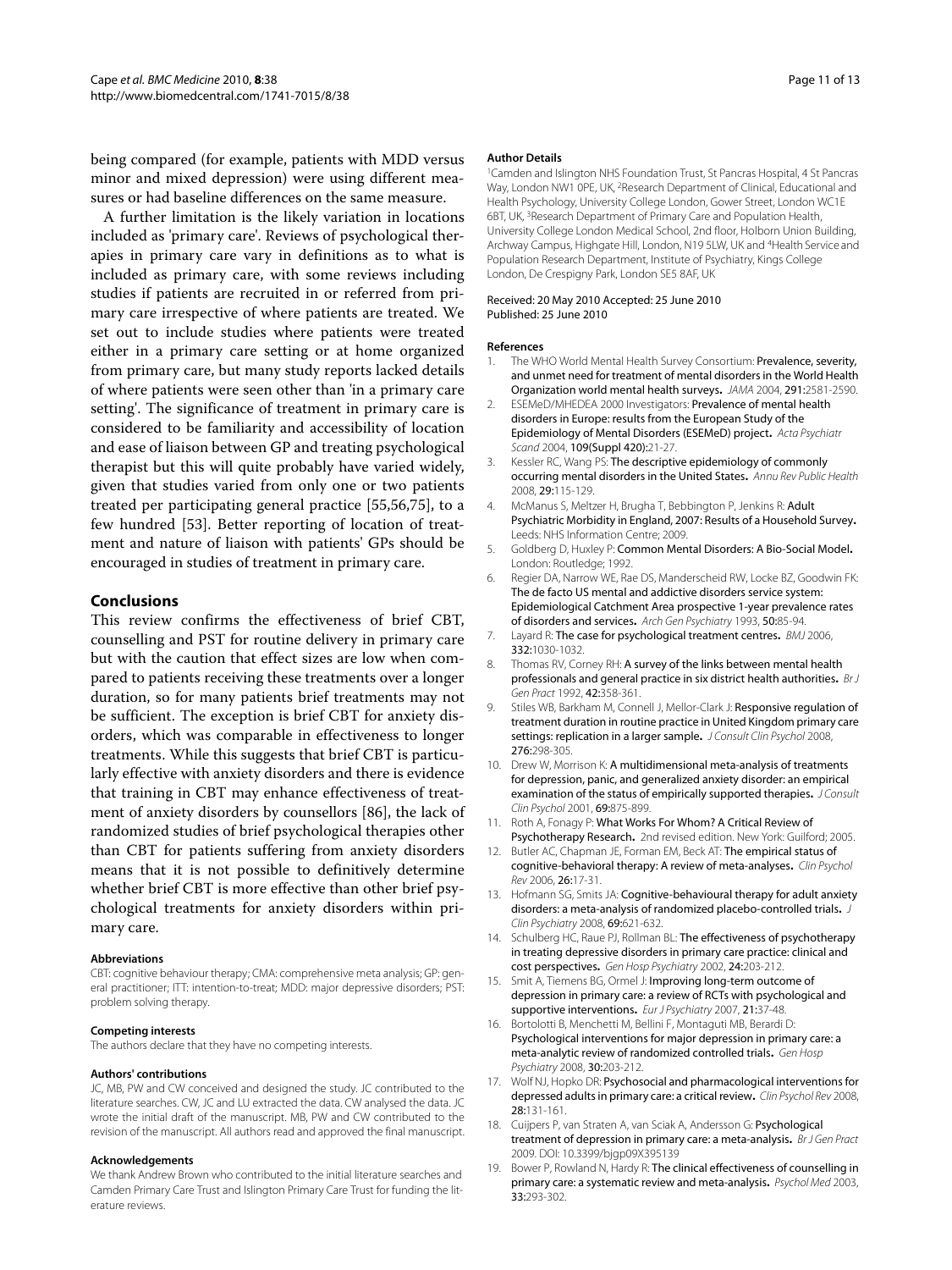- <span id="page-11-52"></span><span id="page-11-0"></span>20. Kessler RC, Chiu WT, Demler O, Merikangas KR, Walters EE: Prevalence, severity, and comorbidity of 12-month DSM-IV disorders in the National Comorbidity Survey Replication**[.](http://www.ncbi.nlm.nih.gov/entrez/query.fcgi?cmd=Retrieve&db=PubMed&dopt=Abstract&list_uids=15939839)** Arch Gen Psychiatry 2005, 62:617-627.
- 21. Das-Munshi J, Goldberg D, Bebbington P, Bhugra D, Brugha T, Dewey M, Jenkins R, Stewart R, Prince P: Public health significance of mixed anxiety and depression: beyond current classification**.** Br J Psychiatry 2008, 192:171-177.
- <span id="page-11-1"></span>22. Kvaal K, McDougall FA, Brayne C, Matthews FE, Dewey ME, CFAS MRC: Cooccurrence of anxiety and depressive disorders in a community sample of older people: results from the MRC CFAS (Medical Research Council Cognitive Function and Ageing Study)**[.](http://www.ncbi.nlm.nih.gov/entrez/query.fcgi?cmd=Retrieve&db=PubMed&dopt=Abstract&list_uids=17631679)** Int J Geriatr Psychiatry 2008, 23:229-237.
- <span id="page-11-2"></span>23. Balestrieri M, Williams P, Wilkinson G: Specialist mental health treatment in general practice: a meta-analysis**[.](http://www.ncbi.nlm.nih.gov/entrez/query.fcgi?cmd=Retrieve&db=PubMed&dopt=Abstract&list_uids=3054991)** Psychol Med 1988, 18:711-717.
- 24. Brown C, Schulberg H: The efficacy of psychosocial treatments in primary care: a review of randomized trials**.** Gen Hosp Psychiatry 1995, 17:414-424.
- 25. Friedli K, King M: Counselling in general practice a review**.** Primary Care Psychiatry 1996, 2:205-216.
- <span id="page-11-3"></span>26. Hemmings A: A systematic review of the effectiveness of brief psychological therapies in primary health care**.** Families Systems and Health 2000, 18:279-313.
- <span id="page-11-4"></span>27. Ward E, King M, Lloyd M, Bower P, Sibbald B, Farrelly S, Gabbay M, Tarrier N, Addington-Hall J: Randomised controlled trial of non-directive counselling, cognitive-behaviour therapy, and usual general practitioner care for patients with depression. I: Clinical effectiveness**[.](http://www.ncbi.nlm.nih.gov/entrez/query.fcgi?cmd=Retrieve&db=PubMed&dopt=Abstract&list_uids=11099284)** BMJ 2000, 321:1383-1388.
- <span id="page-11-5"></span>28. Willemse GR, Smit F, Cuijpers P, Tiemens AG: Minimal-contact psychotherapy for sub-threshold depression in primary care: randomised trial**.** Br J Psychiatry 2004, 185:416-421.
- 29. Kaltenthaler E, Brazier J, De Nigris E, Tumur I: Computerised cognitive behaviour therapy for depression and anxiety update: a systematic review and economic evaluation**.** Health Technol Assess 2006, 10:1-186.
- <span id="page-11-6"></span>30. Gellatly J, Bower P, Hennessy S, Richards D, Gilbody S, Lovell K: What makes self-help interventions effective in the management of depressive symptoms? Meta-analysis and meta-regression**[.](http://www.ncbi.nlm.nih.gov/entrez/query.fcgi?cmd=Retrieve&db=PubMed&dopt=Abstract&list_uids=17306044)** Psychol Med 2007, 37:1217-1228.
- <span id="page-11-7"></span>31. Honey KL, Bennett P, Morgan M: A brief psycho-educational group intervention for postnatal depression**.** Br J Clin Psychol 2002, 41:405-409.
- <span id="page-11-8"></span>32. Hansson M, Bodlund O, Chotai J: Patient education and group counselling to improve the treatment of depression in primary care: a randomized controlled trial**.** J Affect Dis 2008, 105:235-240.
- <span id="page-11-9"></span>33. Gilbody S, Bower P, Fletcher J, Richards D, Sutton AJ: Collaborative care for depression: a cumulative meta-analysis and review of longer-term outcomes**.** Arch Intern Med 2006, 166:2314-2321.
- <span id="page-11-10"></span>34. Scottish Intercollegiate Guidelines Network: SIGN 50: A Guideline Developer's Handbook**.** Edinburgh: SIGN; 2004.
- <span id="page-11-11"></span>35. Borenstein M, Hedges L, Higgins J, Rothstein H: Comprehensive Metaanalysis Version 2 [Computer software]**.** Englewood, NJ: Biostat; 2005.
- <span id="page-11-12"></span>36. StataCorp: Stata Statistical Software: Release 9.2 [Computer software]**.** College Station, TX: StataCorp; 2007.
- <span id="page-11-13"></span>37. Higgins J, Thompson S: Quantifying homogeneity in a meta-analysis**.** Stat Med 2002, 21:1539-1558.
- <span id="page-11-14"></span>38. Higgins J, Thompson S, Deeks J, Altman D: Measuring inconsistency in meta-analyses**[.](http://www.ncbi.nlm.nih.gov/entrez/query.fcgi?cmd=Retrieve&db=PubMed&dopt=Abstract&list_uids=12958120)** BMJ 2003, 327:557-560.
- <span id="page-11-15"></span>39. Egger M, Smith G, Schneider M, Minder C: Bias in meta-analysis detected by a simple, graphical test**.** BMJ 1997, 315:629-634.
- <span id="page-11-16"></span>40. Duval S, Tweedie R: A nonparametric 'trim and fill' method of accounting for publication bias in meta-analysis**.** J Am Stat Assoc 2000, 95:89-98.
- <span id="page-11-17"></span>41. Knapp G, Hartung J: Improved tests for a random effects metaregression with a single covariate**.** Stat Med 2003, 22:2693-2710.
- <span id="page-11-18"></span>42. Teasdale J, Fennel M, Hibbert G, Amies P: Cognitive therapy for major depressive disorder in primary care**.** Br J Psychiatry 1984, 144:400-406.
- 43. Ross M, Scott M: An evaluation of the effectiveness of individual and group cognitive therapy in the treatment of depressed patients in an inner city health centre. JR Coll Gen Pract 1985, 35:239-42.
- 44. Schulberg HC, Block MR, Madonia MJ, Scott CP, Rodriguez E, Imber SD, Perel J, Lave J, Houck PR, Coulehan JL: Treating major depression in primary care practice. Eight-month clinical outcomes**.** Arch Gen Psychiatry 1996, 53:913-919.
- <span id="page-11-45"></span><span id="page-11-44"></span><span id="page-11-43"></span><span id="page-11-42"></span><span id="page-11-41"></span><span id="page-11-40"></span><span id="page-11-39"></span><span id="page-11-34"></span><span id="page-11-19"></span>45. Wiles NJ, Hollinghurst S, Mason V, Musa M, Burt V, Hyde J, Jerrom B, Lewis G, Kessler D: A randomized controlled trial of cognitive behavioural therapy as an adjunct to pharmacotherapy in primary care based patients with treatment resistant depression: a pilot study**.** Behav Cog Psychother 2008, 36:21-33.
- <span id="page-11-46"></span><span id="page-11-20"></span>46. Earll L, Kincey J: Clinical psychology in general practice: a controlled trial evaluation. JR Coll Gen Pract 1982, 32:32-7
- <span id="page-11-47"></span>47. Lindsay WR, Gamsu CV, McLaughlin E, Hood EM, Espie CA: A controlled trial of treatments for generalized anxiety**.** Br J Clin Psychol 1987, 26:3-15.
- <span id="page-11-48"></span>48. Marks I: Controlled trial of psychiatric nurse therapists in primary care**.** BMJ 1985, 290:1181-1184.
- <span id="page-11-27"></span>49. Power KG, Jerrom DWA, Simpson RJ, Mitchell MJ, Swanson V: A controlled comparison cognitive-behavior therapy, diazepam and placebo in the management of generalized anxiety**.** Behav Psychother 1989, 17:1-14.
- <span id="page-11-49"></span>50. Power KG, Sharp DM, Swanson V, Simpson RJ: Therapist contact in cognitive behaviour therapy for panic disorder and agoraphobia in primary care**.** Clin Psychol Psychother 2000, 7:37-46.
- <span id="page-11-32"></span><span id="page-11-28"></span>51. Power KG, Simpson RJ, Swanson V, Wallace LA: Controlled comparison of pharmacological and psychological treatment of generalized anxiety disorder in primary care**.** Br J Gen Pract 1990, 40:289-294.
- <span id="page-11-35"></span>52. Prendegast J, Austin MP: Early childhood nurse-delivered cognitive behavioural counselling for postnatal depression**.** Australasian Psychiatry 2001, 9:255-259.
- <span id="page-11-55"></span><span id="page-11-36"></span>53. Robson MH, France R, Bland M: Clinical psychologist in primary care: controlled clinical and economic evaluation**[.](http://www.ncbi.nlm.nih.gov/entrez/query.fcgi?cmd=Retrieve&db=PubMed&dopt=Abstract&list_uids=6428555)** BMJ 1984, 288:1805-1808.
- <span id="page-11-37"></span>54. Scott AIF, Freeman CPL: Edinburgh primary care depression study: treatment outcome, patient satisfaction, and cost after 16 weeks**.** BMJ 1992, 304:883-887.
- <span id="page-11-54"></span><span id="page-11-38"></span>55. Scott C, Tacchi J, Jones R, Scott J: Acute and one-year outcome of a randomised controlled trial of brief cognitive therapy for major depressive disorder in primary care**.** Br J Psychiatry 1997, 171:131-134.
- <span id="page-11-50"></span><span id="page-11-29"></span>56. Sharp DM, Power KG, Simpson RJ, Swanson V, Moodie E, Anstee JA, Ashford JJ: Fluvoxamine, placebo, and cognitive behaviour therapy used alone and in combination in the treatment of panic disorder and agoraphobia**.** J Anxiety Disord 1996, 10:219-242.
- <span id="page-11-53"></span><span id="page-11-21"></span>57. Sharp DM, Power KG, Swanson V: A comparison of the efficacy and acceptability of group versus individual cognitive behaviour therapy in the treatment of panic disorder and agoraphobia in primary care**.** Clin Psychol Psychother 2004, 11:73-82.
- <span id="page-11-51"></span><span id="page-11-22"></span>58. Boot D, Gillies P, Fenelon J, Reubin R, Wilkins M, Gray P: Evaluation of the short-term impact of counselling in general practice**.** Patient Education and Counseling 1994, 24:79-89.
- <span id="page-11-33"></span>59. Friedli K, King M, Lloyd M, Horder J: Randomised controlled assessment of non-directive psychotherapy versus routine general practitioner care**.** Lancet 1997, 350:1662-1665.
- <span id="page-11-31"></span>60. Harvey I, Nelson SJ, Lyons RA, Unwin C, Monaghan S, Peters TJ: A randomized controlled trial and economic evaluation of counselling in primary care**.** Br J Gen Pract 1998, 48:1043-1048.
- 61. Hemmings A: Counselling in primary care: A randomised controlled trial**.** Patient Education and Counseling 1997, 32:219-230.
- <span id="page-11-30"></span>62. Holden JM, Sagovsky R, Cox JL: Counselling in a general practice setting: controlled study of health visitor intervention in treatment of postnatal depression**.** BMJ 1989, 298:223-226.
- 63. Simpson S, Corney R, Fitzgerald P, Beecham J: A randomized controlled trial to evaluate the effectiveness and cost-effectiveness of psychodynamic counselling for general practice patients with chronic depression**.** Psychol Med 2003, 33:229-239.
- <span id="page-11-23"></span>64. Wickberg B, Hwang CP: Counselling of postnatal depression: A controlled study on a population based Swedish sample**.** J Affect Dis 1996, 39:209-216.
- <span id="page-11-24"></span>65. Van Schaik A, van Marwijk H, Ader H, van Dyck R, de Haan M, Penninx B, van der Kooij K, van Hout H, Beekman A: Interpersonal psychotherapy for elderly patients in primary care**.** Am J Geriatr Psychiatry 2006, 14:777-786.
- <span id="page-11-25"></span>66. Brodaty H, Andrews G: Brief psychotherapy in family practice: a controlled prospective intervention trial**.** Br J Psychiatry 1983, 143:11-19.
- <span id="page-11-26"></span>67. Barrett JE, Williams JWJ, Oxman TE, Frank E, Katon W, Sullivan M, Hegel MT, Cornell JE, Sengupta AS: Treatment of dysthymia and minor depression in primary care: A randomized trial in patients aged 18 to 59 years**[.](http://www.ncbi.nlm.nih.gov/entrez/query.fcgi?cmd=Retrieve&db=PubMed&dopt=Abstract&list_uids=11350703)** J Fam Pract 2001, 50:405-412.